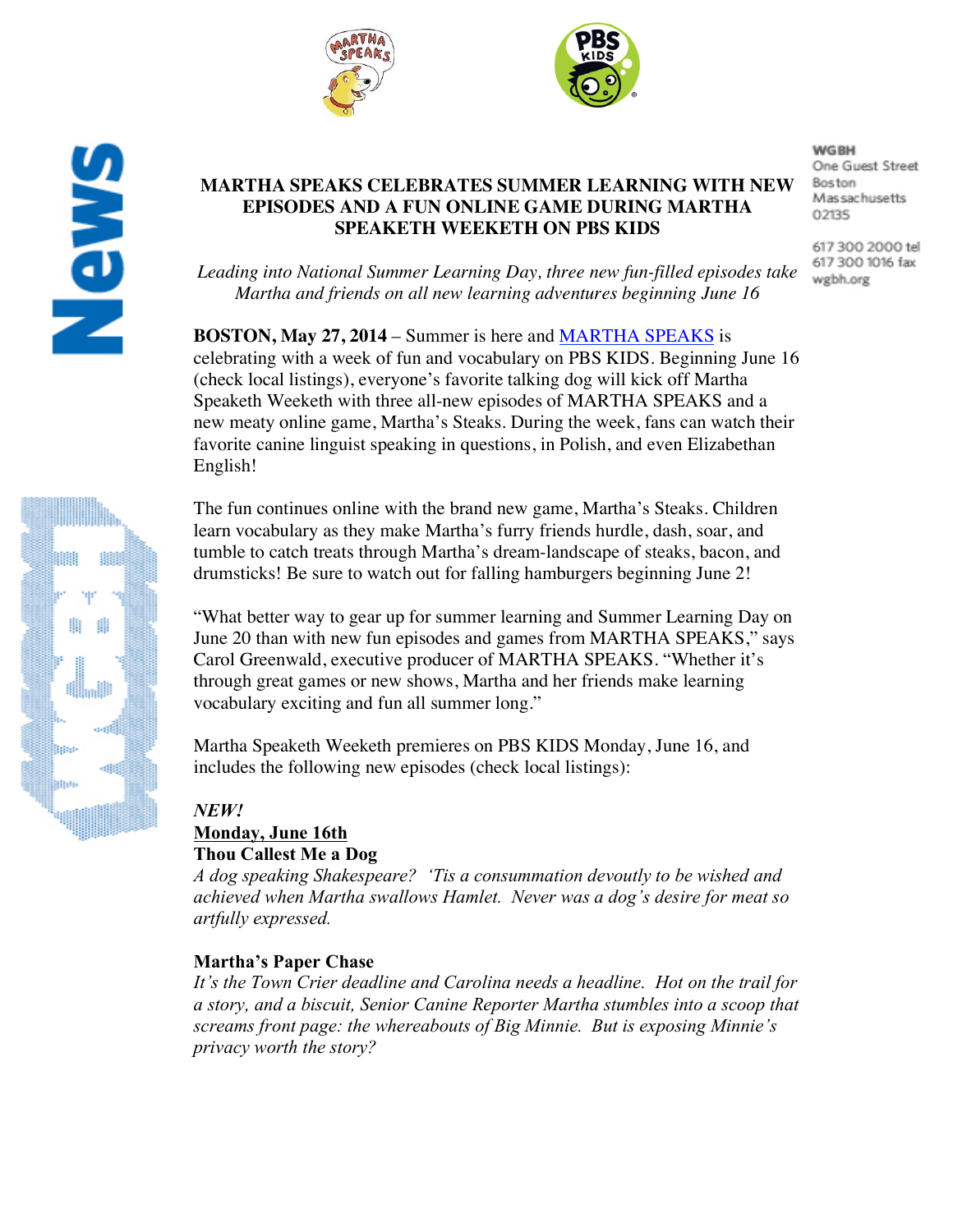



### **Tuesday, June 17th Alice Tells a Story**

*When Alice tells the story of how she got Nelson, her class is confused. She ate pizza while playing hockey in an animal shelter? With a little help from Helen and T.D., she might be able to tell it correctly, even if it is about cats…*

### **Pirates and Princesses**

*Princesses Carolina, Alice and Helen needeth a castle. Skipper Truman and First Mate T.D. are scouring the land for a ship. The problem: Helen only has one tree house. Who will prevail in the clash between buccaneers and royalty?*

# **Wednesday, June 18th**

### **Tomato, You Say**

*Why is there a tomato on T.D.'s shirt? Helen's eager to know. Unfortunately, she'd have an easier time getting Martha to skip breakfast than getting a straight answer from T.D. Will she ever find out?* 

### **Martha Questions**

*Is Martha only speaking in questions? Why would that be? Can Skits help her figure it out? Did somebody put something funny in her soup? Will the questions ever stop???*

#### *Repeats* **Thursday, June 19th Oh, Noooo!**

*Granny Flo's Alphabet Soup is taking a licking from the competition, Oodles of Os. If Granny Flo goes out of business, how will Martha communicate? To increase sales, Helen, Martha, and T.D. set out to convince Granny Flo to advertise on the popular TV show, International Icon. Who will Granny Flo choose as a spokesperson?*

# **Bye, Martha**

*Nefarious con artist Weaselgraft hatches a scheme to kidnap Martha by pretending to be Martha's long-lost owner . . . from Poland. The family sniffs something suspicious, but why has Martha suddenly begun speaking Polish? Will they really have to say pozegnalny to Martha?*

# **Friday, June 20th**

### **Martha Sings**

*Martha wakes up singing and not just because she's happy. She can't stop! Helen and Martha visit the vet, some musicians, and an opera singer, trying to discover the source of her musical malady to no avail. Will Martha ever be able to talk without a tempo again?*

### **TD Makes the Band**

*Everybody's singing about Shecky the Sea Lion and it's driving TD nuts! He could write a better song than that, and that's just what he's going to do! He recruits the gang to join his band and then sets out to write a hit song. . . . about Belgium? Inspiration strikes, but what will they do for an encore?*